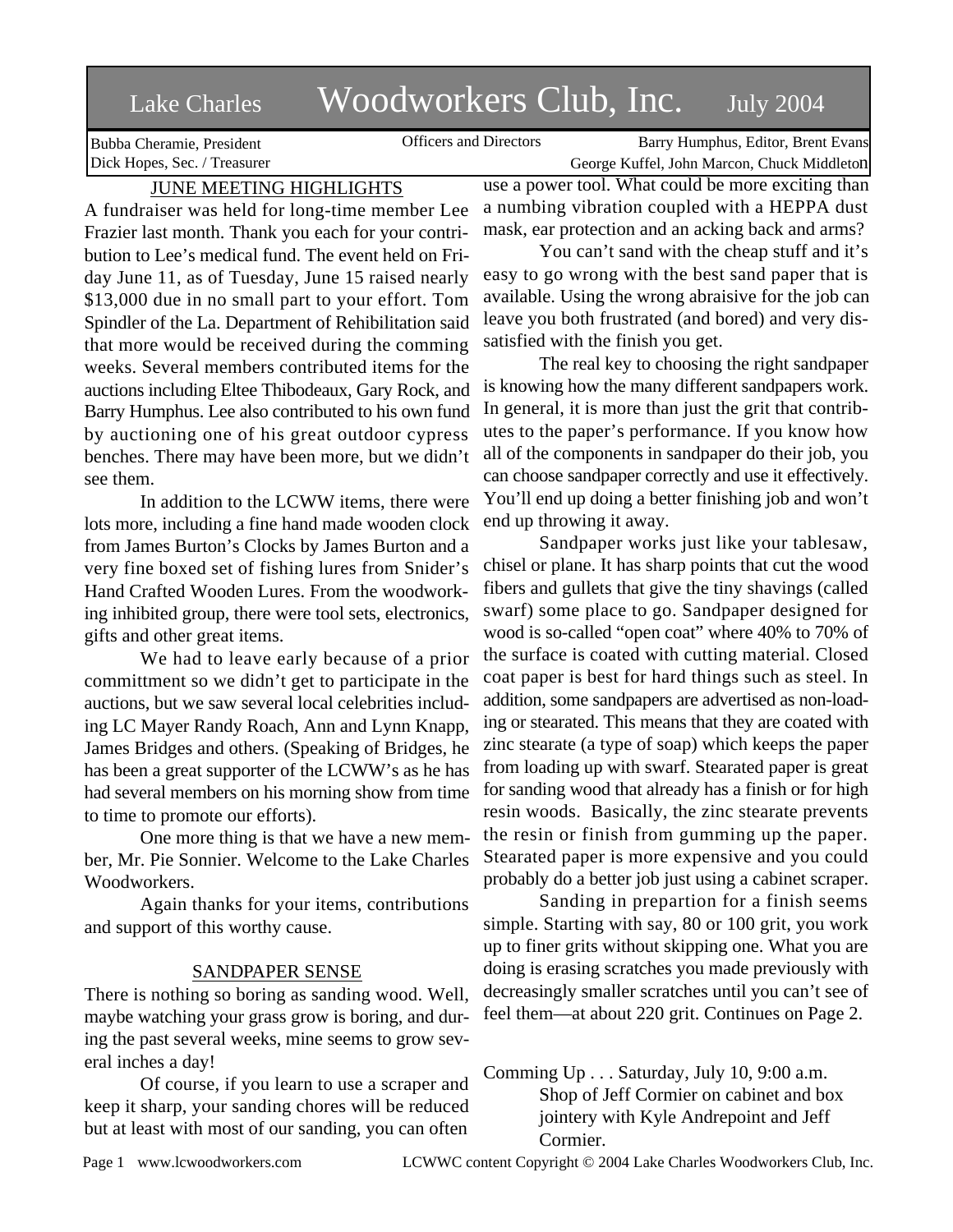The reason you shouldn't skip a grit is time. You can double the time (and sandpaper used) spent sanding by skipping a grit, especially with hardwoods, such as maple. Skipping a grit or two on pine, however will likely save you some time.

How fine should you sand? In general, sanding finer than to 220 grit is probably a waste of time. This is in general. For special projects (e.g. a French polish, a bowl or epsecially when using water-based finishes), just keep going until your needs are met. However, I suggest that most of you can't tell the difference between 600 grit and 1,200 grit when sanding wood as the fine scratches in the wood will filled with finish.

The other questions is how should you sand? Almost everyone would say "with the grain." But what holds true with planing holds true with sanding. Both a plane and sandpaper will work faster when the direction of your cuts are between 40 and 60 degrees to the grain. So you should use a combination of semi-cross grain sanding with with-grain sanding to get the sanding done to a smooth finish in the fastest way. In fact, you should make your cross-grain passes to the left and to the right in a X pattern for belt and hand sanding. If you are using a random orbit sander, this doen't matter as these sanders can't take advantage of fast cross-grain sanding.

There are four basic types of sandpaper for wood and these types all have to do with the type of abraisive used.

Aluminum oxide (i.e., emerald) is a common, general purpose abraisive. It fragments under the heat of sanding and is friable, meaning that the edges of the abraisive particles renew themselves as you sand. The particles are tough so the edges don't dull as quickly as some others. Note that there are a range of different aluminum oxides used for abraisives. The cheapest, used on the cheapest sandpaper are really designed for sand blasting. Pay a bit more and get a premium quality, name brand paper.

Silicon carbide does not vary in quality. It is either silicon carbide or it's not. Because it is even harder and sharper than aluminum oxide, it is a better choice for cutting hard materials such as finishes, paint, plastics and metal. It is often found on belts for floor sanding machines, metal surfaces and general finishing. While it is friable, it is so hard that aluminum oxide typically does a better job under most circumstances becuase it silicon carbide loads quickly and doesn't resharpen itself.

Ceramics are not friable and uncommon. It is the best choice for hogging off material quickly and the prefered sandpaper for floor sanders and large surface sanders, usually coming in course to very course grits.

Garnet (ruby) is the only natural material used in the sandpaper business and widely used for sanding wood. It is non-friable, not tough and dulls quickly. But this is not so bad. Because it cuts softer, while slow, it will produce the finest finish of all abraisives within a specific grit size. It will not leave pigtail scratches the way most other abraisives will when used with random orbit sanders. This makes it very suitable for final sanding of smooth surfaces especially for blotchy woods, such as maple. What happens is that it burnishes the wood and partially closes the pores, limiting stain penetration. This means that it is a very good choice for final finishing.

### 3-PHASE MACHINES

John English, *Woodezine*

If you've ever attended an auction where a cabinet shop or furniture factory was selling off machinery, you know how many professional machines run on three-phase power. Virtually every sizeable dust collector, jointer, table saw and molder requires 3-phase, and the sad fact is that most of us have our shops in residential areas: the local power company isn't set up to supply us with juice for these bigger, better, more accurate, more durable toys. 3-phase is the most reliable, least expensive way to run large machines. But if you want to turn large vessels or sand cabinet doors in your home workshop, you're stuck. Right? Or are you?

There are several manufacturers out there who make machines which will turn ordinary household current into 3 phase electricity. We contacted the biggest one we could find, Kay Industries in Indiana, and asked them how the converters work, what options are available, and how much a guy or gal would need to invest to be able to have an 18" jointer humming away in the workshop. The answers here are geared to the North American market. For you folks in the U.K., a visit to isoMatic UK might be a good idea, too.

The first thing we learned about phase converters is that there are a myriad options when it comes to size. If you only have a single machine to run - say a 12" table saw or a 60" lathe - you might only need the baby of the family, a static phase converter. Kay's Miniphase units (shown at right) are sized from 0.25 to 10 HP and operate on 208-240 volt singlephase at 50 or 60 Hz (which is what most of us have in our homes to run electric stoves, water heaters and air conditioners). They're also ideal if you have two machines and only run one at a time: talk to your electrician about installing switching which will allow you to do this. Note that these converters will not operate a 460 volt motor. For a detailed data sheet on these units, click here.

Static Phase Converters. According to the folks at Kay, Static 3-phase converters "do not produce true 3-phase power. In fact, static phase converters are little more than electric rope starters. Unlike a rotary phase converter, static phase converters cannot balance the load between the three legs after the motor has started. As a result, static 3-phase converters never allow your motor to develop full horsepower. Static phase converters are thus suited only for small-horsepower, single-motor applications. In addtion, they cannot be used for heaters or rectifier loads." The bottom line is that you should only consider a static 3-phase converter if your application starts quickly. If your machine requires a long acceleration time, you'll need a rotary phase converter. It should also start infrequently (less than four times in an hour), and run at less than 70% of its nameplate horsepower. Full nameplate output for extended periods is only possible with a rotary phase converter.

So, what does a guy do when he picks up a 15HP dust collection system for a song, or an 18" wide thickness planer that requires more muscle than a static phase converter can supply? The answer is a Rotary 3-phase converter, which produce true 3-phase power to run any type of load, or combina-Continued on Page 3